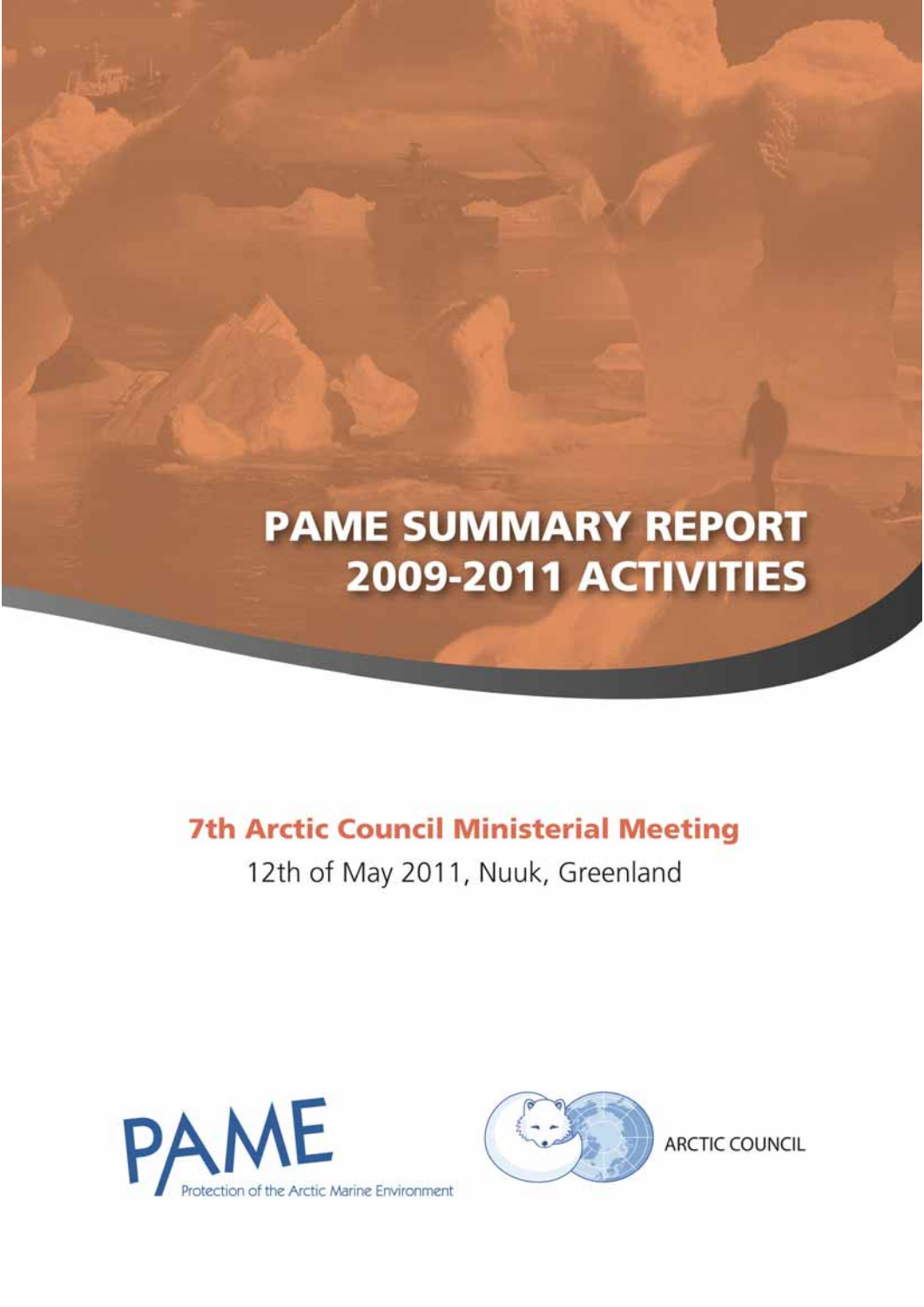

# **PAME SUMMARY REPORT ON 2009-2011 ACTIVITIES AND**

# **PROPOSED RECOMMENDATIONS TO THE 2011 ARCTIC COUNCIL MINISTERIAL MEETING**

**7th Arctic Council Ministerial Meeting Nuuk, Greenland 12th of May 2011**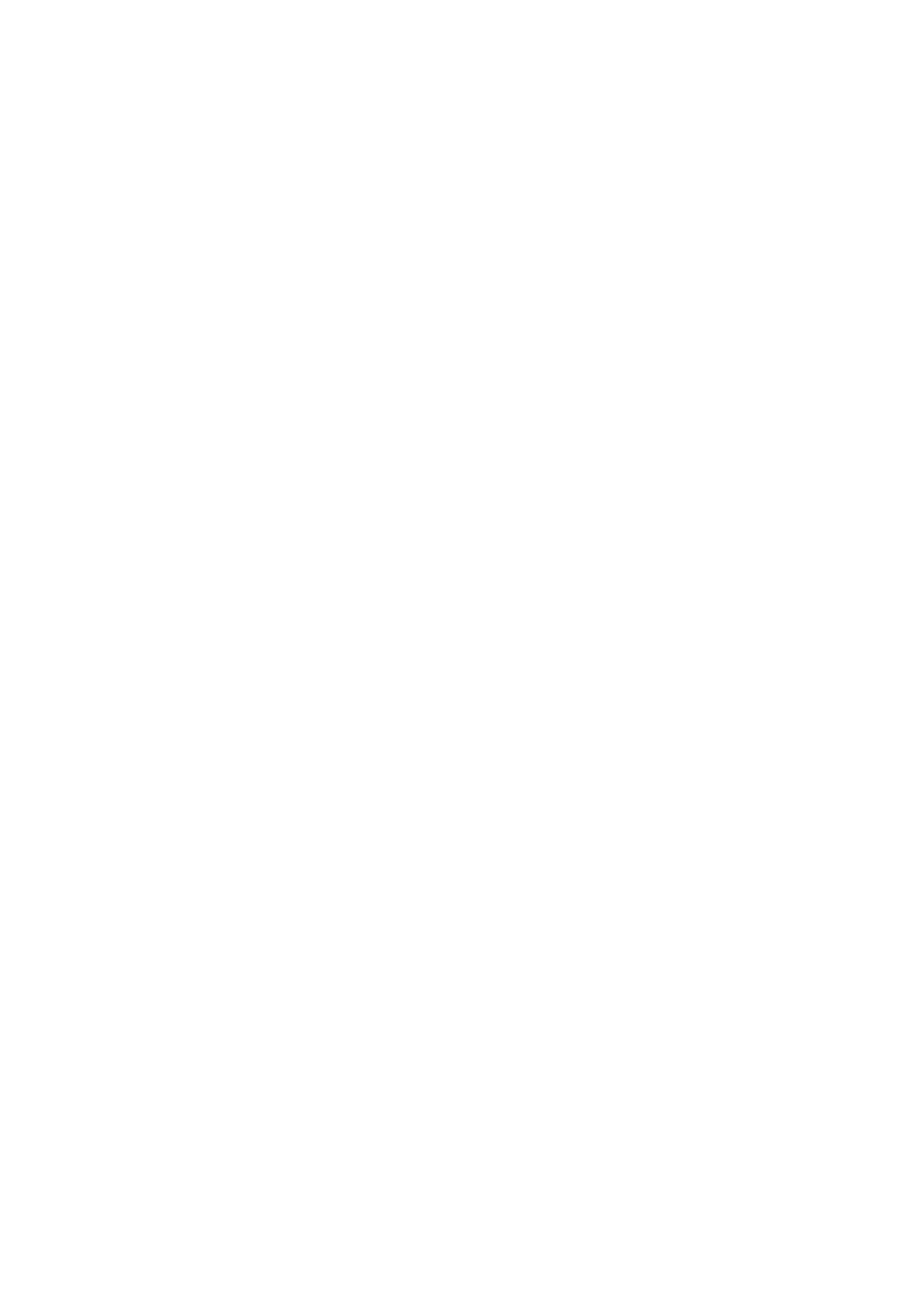## **Table of Contents**

| Н. |                                                                                                                                                                                                                                         |  |
|----|-----------------------------------------------------------------------------------------------------------------------------------------------------------------------------------------------------------------------------------------|--|
|    |                                                                                                                                                                                                                                         |  |
|    |                                                                                                                                                                                                                                         |  |
|    |                                                                                                                                                                                                                                         |  |
|    | FOLLOW-UP OF THE ARCTIC MARINE SHIPPING ASSESSMENT REPORT (AMSA 2009): 2<br>FOLLOW UP ON THE 2009 OFFSHORE OIL AND GAS GUIDELINES (OOGG 2009)  4<br><b>DELIVERABLES AND PROPOSALS FOR THE 2011 MINISTERIAL MEETING 5</b><br>$V_{\rm A}$ |  |
|    |                                                                                                                                                                                                                                         |  |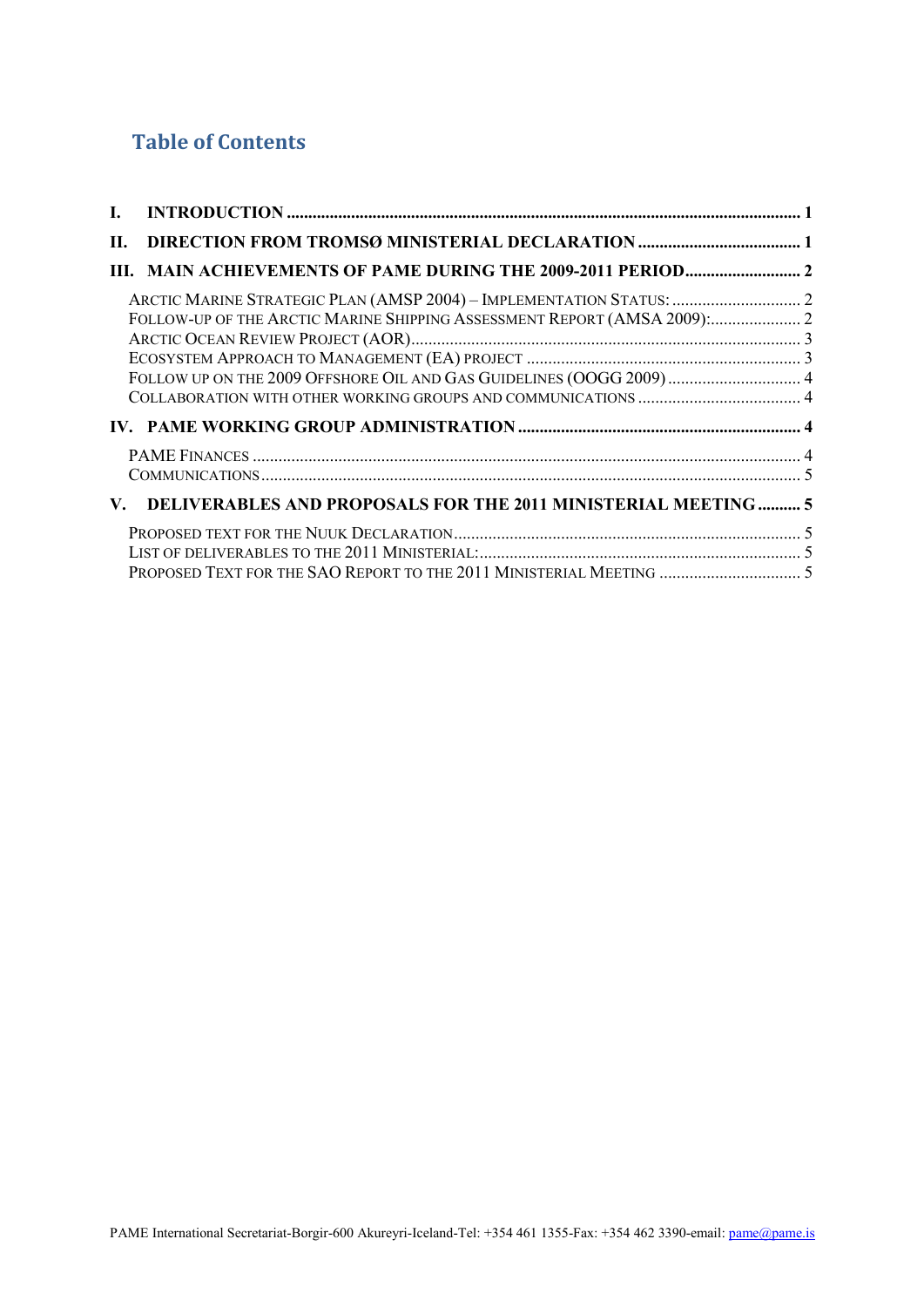PAME International Secretariat-Borgir-600 Akureyri-Iceland-Tel: +354 461 1355-Fax: +354 462 3390-email: pame@pame.is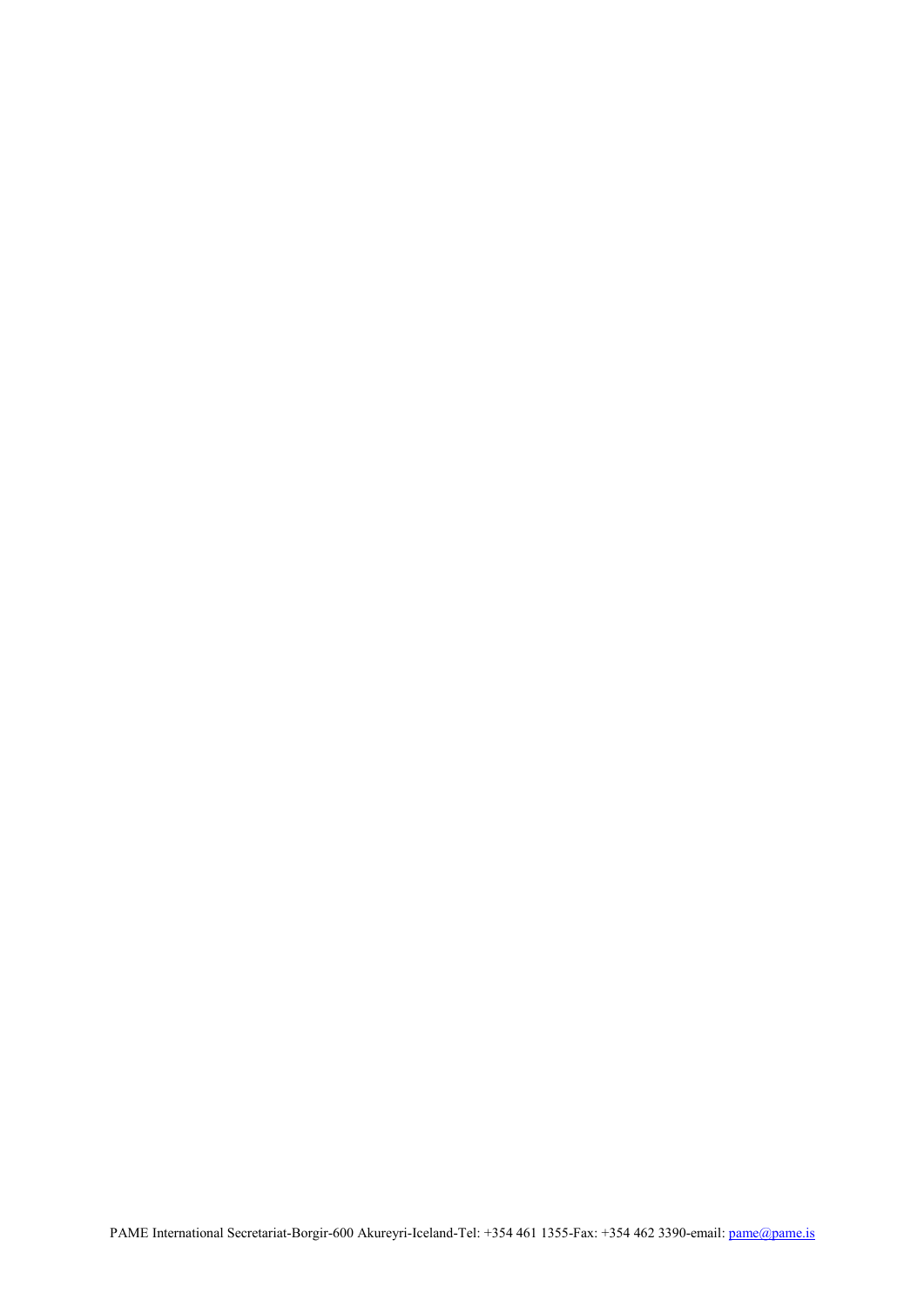## **I. Introduction**

The PAME Working Group addresses policy and other measures related to the protection of the Arctic marine and coastal environment from both land and sea-based activities. These measures include coordinated strategic actions, programmes, assessments and guidelines, complementing existing international arrangements.

#### **II. Direction from Tromsø Ministerial Declaration**

The 2009 Arctic Council Ministerial Meeting in Tromsø, Norway endorsed PAME's 2009- 2011 activities with specific reference to the following paragraphs:

- Recalling that an extensive legal framework applies to the Arctic Ocean including, notably, the law of the sea, and that this framework provides a solid foundation for responsible management of this ocean,
- Noting the extensive reduction of sea ice coverage and thickness resulting in increased marine access to the Arctic, and acknowledging the stress being placed upon sea-ice dependent and other species,
- Approve the Arctic Marine Shipping Assessment (AMSA) 2009 Report including its recommendations on enhancing Arctic marine safety, protecting Arctic people and environment and building Arctic marine infrastructure and request Senior Arctic Officials (SAOs) to develop appropriate follow up actions,
- Note that increased marine access and navigation in the Arctic Ocean calls for development and implementation of suitable national and international regulations, where appropriate, to advance the safety of Arctic marine shipping, including marine pollution prevention, reduce accident risk, and facilitate effective emergency response,
- Encourage active cooperation within the International Maritime Organization (IMO) on development of relevant measures to reduce the environmental impacts of shipping in Arctic waters,
- Urge that the ongoing work in the IMO to update the Guidelines for Ships Operating in Arctic Ice-Covered Waters be completed, application of its relevant parts be made mandatory, and global IMO ship safety and pollution prevention conventions be augmented with specific mandatory requirements or other provisions for ship construction, design, equipment, crewing, training, and operations, aimed at safety and protection of the Arctic environment,
- Approve the revised Arctic Council Offshore Oil and Gas Guidelines and urge all States to apply these Guidelines throughout the Arctic as minimum standards in national regulations,
- Approve the revised Arctic Council Regional Programme of Action for the Protection of the Arctic Marine Environment from Land-based Activities (RPA), and encourage the continued implementation of the RPA,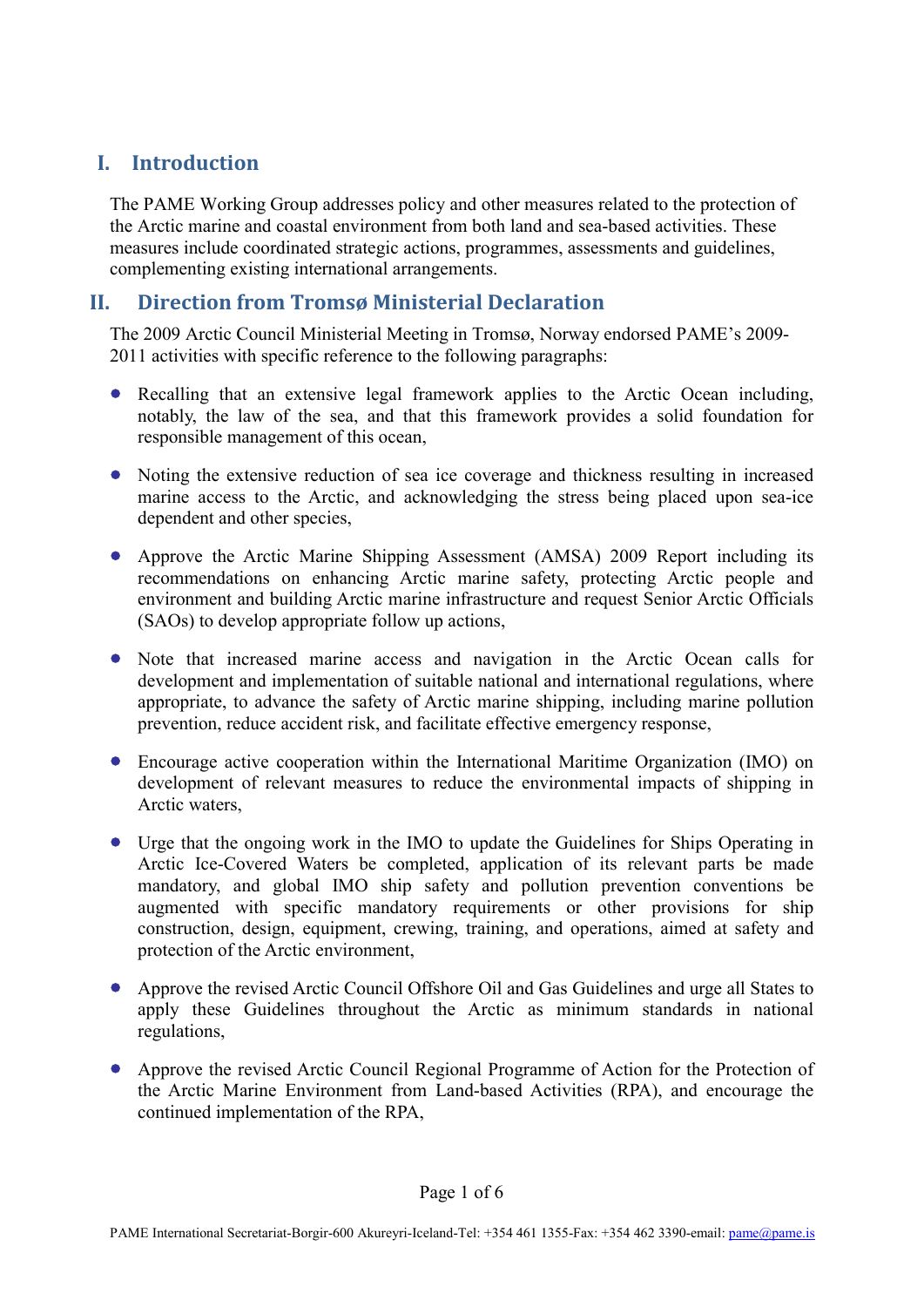- Welcome the report of the Best Practices in Ecosystems Based Oceans Management in the Arctic Project, and endorse the summary of Observed Best Practices for ecosystems-based oceans management,
- Adopt the recommendations in the SAO report and instruct SAOs to review and adjust, if needed, the working mandates of the Arctic Council working groups and their work plans for 2009-2011 in accordance with the guidance provided in this Declaration,

#### **III. Main Achievements of PAME during the 20092011 Period**

#### **Arctic Marine Strategic Plan (AMSP 2004) – Implementation Status:**

Several of the specific PAME Working Group activities have been aimed at implementing the AMSP 2004 and the Arctic Climate Impact Assessment. The other Arctic Council working groups AMAP, CAFF, EPPR and SDWG have provided response to the status of the AMSP strategic actions and their replies clearly show that all the strategic actions have been completed or are progressing according to plan and are expected to conclude within this or the next workplan period. Based on this, PAME in cooperation with the other Arctic Council working groups is developing a process to update and expand, as relevant, the AMSP 2004 to improve a coordinated and integrated ecosystem approach to marine management.

#### **Follow-up of the Arctic Marine Shipping Assessment Report (AMSA 2009):**

PAME is following up the recommendations from the AMSA 2009 Report and SAOs have approved a matrix developed by PAME for this work where each recommendation has been assigned the appropriate responsibility for follow-up, and reporting on progress and status is provided to PAME. PAME has prepared an AMSA 2011 Status Report reflecting the status and progress on all 17 recommendations promoting the safety and environmental awareness of current and future Arctic shipping activity. The AMSA 2011 Status Report involve multiple stakeholders and apply at national, Arctic Regional, and international levels. The recommendations are aligned under three themes: Enhancing Arctic Marine Safety; Protecting Arctic People and the Environment; and Building the Arctic Marine Infrastructure. The Report notes that significant progress is being made in implementing the recommendations.

Experts on Arctic-relevant issues of the International Maritime Organization (IMO) have been invited to meetings of PAME in an effort to provide the continuum of relevant work within the Arctic Council and visa versa. There has been a significant increase in their participation and collaboration on relevant measures to reduce the environmental impacts of shipping in Arctic waters.

Recommendation I(B) – IMO Measures for Arctic Shipping: Work is well underway in IMO to develop a mandatory Polar Code and PAME will continue to receive regularly update on its progress. Phase I of the project on the identification of, environmental risks and options for, avoiding or minimizing risks regarding the use and carriage of heavy fuel oil (HFO), aiming at establishment of appropriate international regulations has been finalized and will be submitted to the 2011 ministerial as part of reporting progress achieved in follow-up and implementation of AMSA recommendations. PAME has approved the project proposal for Phase II of the (HFO) project for the period 2011-2013.

Page 2 of 6 Recommendation I(D) - Strengthening Passenger Ship Safety in Arctic Waters: Work is ongoing at IMO on several initiatives to improve passenger vessel safety and PAME will continue to receive regularly update on its progress. Tour operators are strongly encouraged to implement, share and improve best practices for operating in such conditions.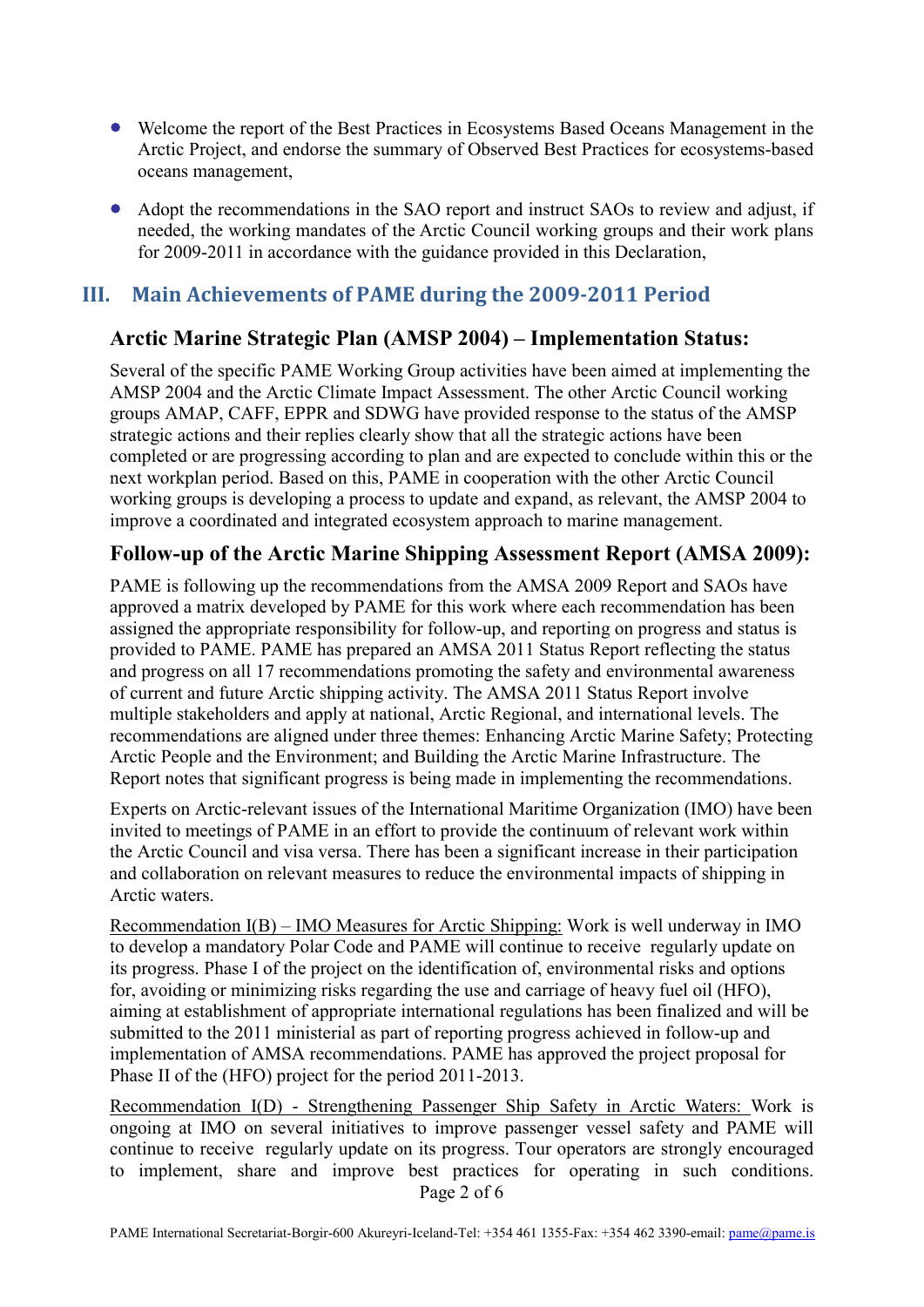Representatives from the Association of Arctic Expedition Cruise Operators and the Cruise Lines International Associations have presented their respective practices or standards at PAME meetings. A report has been prepared identifying relevant international, national, and industry best practices standards with a menu of options for further PAME action based on information from Arctic Council Member States along with information provided by the cruise ship industry and others on any best practices or standards that may help improve the safety, sound navigation, and environmental protection of Arctic cruise ship operations.

Recommendation II(D) – Specially Designated Arctic Marine Areas: PAME has approved a project on follow-up of Recommendation II(D) for the purpose of environmental protection in regions of the Arctic Ocean for implementation in 2011-2013. Work is under way by AMAP/CAFF/SDWG on the follow-up of Recommendation II(C) on identification of Areas of Heightened Ecological and Cultural Significance in the Arctic, and its products will form an important base for the implementation of Recommendation II(D).

# **Arctic Ocean Review Project (AOR)**

The AOR is a multi-phased project that will result in a review of global and regional measures that are in place for the conservation and sustainable use of the Arctic marine environment, and analyze options to address any gaps or weaknesses, as necessary. Phase I (2009-2011) of the project focuses on information gathering and outreach and outlines existing measures.

This work progressed through consultations with Working Group, including a meeting with Working Group Chairs and Secretaries held in Copenhagen on  $2^{nd}$  of March 2010 and by sharing drafts of the AOR Phase I Report with particular focus on their respective expert inputs on relevant chapters.

AOR Communication and Outreach Plan has been developed and published and an AOR expert workshop was held 13-14 September 2010 in Washington D.C to gather input on the status and trends of the Arctic marine environment. AOR Workshop Summary Report is available on the PAME homepage.

PAME has approved the project plan for Phase II of this project for the period 2011-2013.

# **Ecosystem Approach to Management (EA) project**

PAME continued to advance the work towards implementation of the ecosystem approach to assessment and management by taking into account the previous work on the Large Marine Ecosystems (LMEs) and the summary of Observed Best Practices for Ecosystem-based Ocean Management (as a part of the 2009 Best Practices in Ecosystem Based Oceans Management in the Arctic project) and other relevant Arctic Council work on this issue.

A PAME Group of Experts on the Ecosystem Approach to Management has been established and a workshop on the EA project was convened in Tromsø, Norway 22-23 January 2011 in connection with the Arctic Frontier Conference 28-29 January 2011 and addressed the following issues:

- Review and update the working map on Arctic LMEs and provide justification for the chosen boundaries based on ecological criteria.
- Prepare a synthesis of existing or planned reports on ecosystem status, trends and pressures for regional ecosystems in the Arctic area.

The EA Workshop was prepared and organized in collaboration with relevant experts from the AMAP and CAFF working groups in an effort to coordinate existing and future work on EA to management.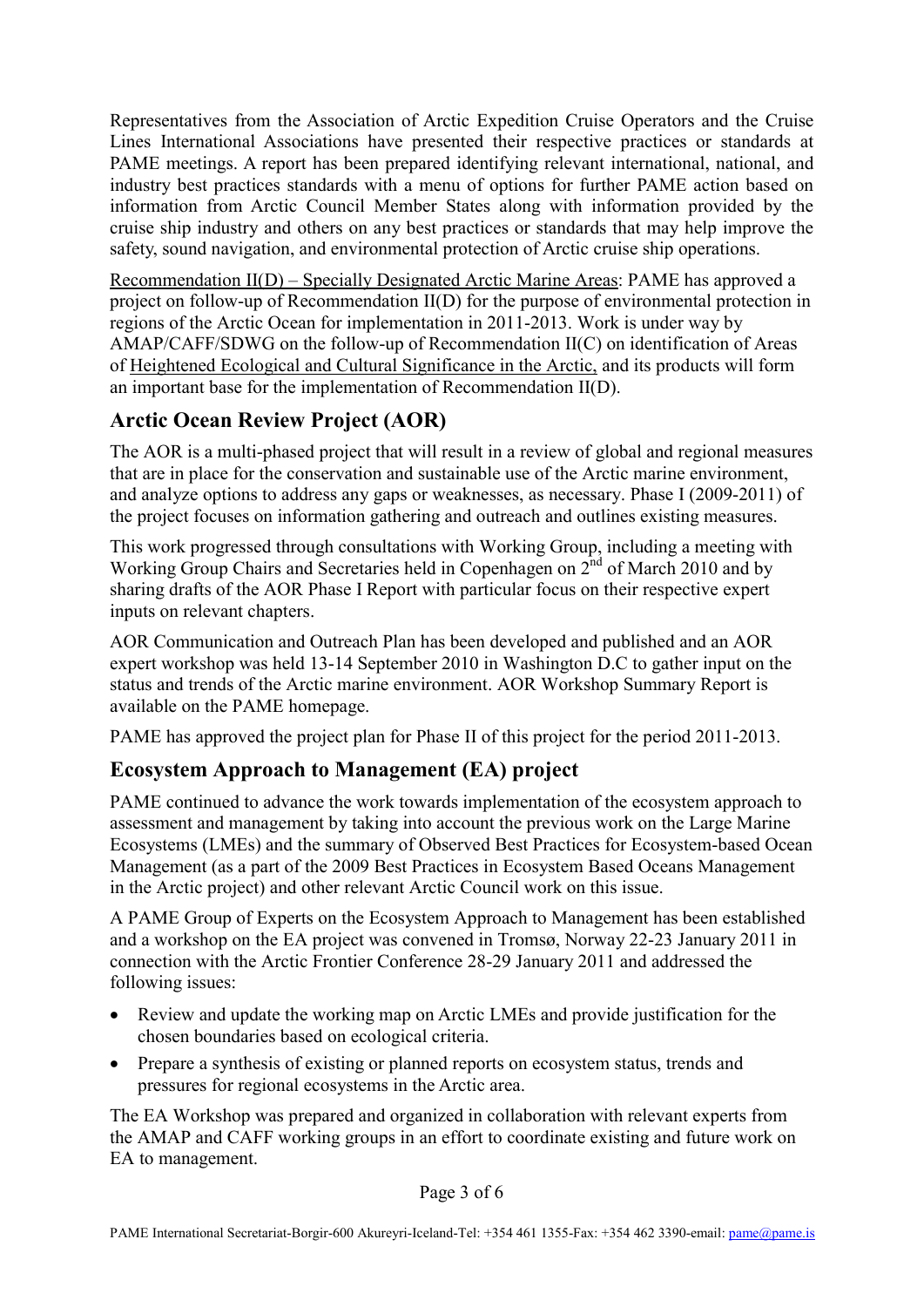Based on the discussions at the workshop, a revised working map with options for boundary changes was prepared. The workshop did not conclude on a set of recommended changes but rather envisioned that further consultations with national experts were required before conclusions could be reached. Such consultations will take place over the next 6 months with the aim to produce a recommended revised LME map that can be forwarded for consideration at the next meeting *of PAME in the autumn 2011.* Work is also underway in producing an overview of existing or planned reports on status, trends and pressures on the Arctic LMEs that are linked to management and can support the further development and implementation of the Ecosystem Approach to management of Arctic LMEs. This will be further consolidated and developed into a tabular list or inventory with links to existing reports where available.

### **Follow up on the 2009 Offshore Oil and Gas Guidelines (OOGG 2009)**

The need for and possible development of specific guidelines for Environmental Impact Assessment (EIA) within the offshore oil and gas industry has been assessed. A contact group was established and a questionnaire developed and sent to all Arctic countries. This questionnaire included inquires on the legal base, responsible authority/agency, stakeholders, traditional knowledge, public consultations and review processes. Based on the replies received, PAME agreed that there is currently no need to develop harmonized Arctic EIA Guidelines beyond what is currently available in the *OOGG* 2009. In addition, Arctic countries have provided links to respective EIA reports and practices as a means of information sharing and which is available on the PAME homepage.

PAME has approved the following project proposals:

- *1) Health, Safety and Environmental Management Systems and the Use of Best Operating Practices for Offshore Arctic Oil and Gas Drilling Activities—A Report and Possible Guidelines, and*
- *2) Arctic Oil and Gas Management, Regulation and Enforcement a Legal Regime Web-Based Information Resource for the period 2011-2013.*

#### **Collaboration with other working groups and communications**

PAME continues to actively communicate with the other working groups of the Arctic Council in developing its work plan and in involvement in projects. EPPR is working on the AMSA follow-up activities on Recommendations II(F) on Oil Spill Prevention and III(C) on Circumpolar Environmental Response Capacity, and provide regular updates to PAME. AMAP, CAFF and SDWG are working on follow-up of AMSA Recommendations II(C) on Areas of Heightened Ecological and Cultural Significance.

Representatives from all Arctic Council working groups and Permanent Participants were invited to contribute to the AOR Phase I process and to participate in the AOR Expert Workshop (13-14 September 2010). Furthermore, initial steps have been taken in inviting the other Arctic Council working groups to consider the inclusion of the review of the Arctic Marine Strategic Plan (AMSP 2004) in their respective work plans for 2011-2013, as a matter of full cooperation.

#### **IV. PAME Working Group Administration**

#### **PAME Finances**

The finances of the PAME Secretariat are good as a result of a positive response from the member countries in increasing their respective annual contributions. The PAME Secretariat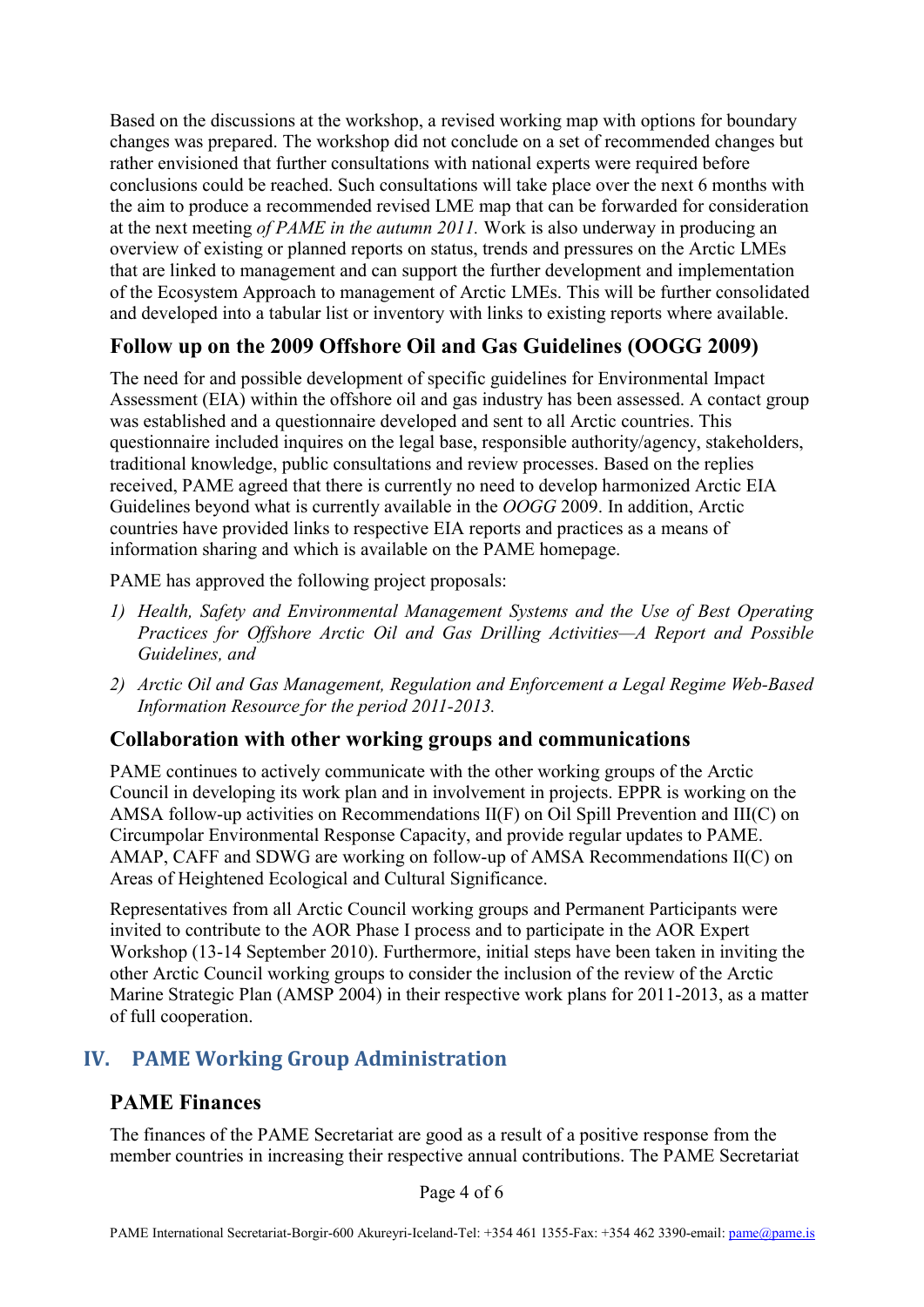provides financial statements including voluntary country contributions and itemized expenditures to the PAME National Representatives.

#### **Communications**

The PAME homepage serves as the main outreach and communication tool. All PAMErelated reports, brochures, posters and other resources are available on the homepage at: www.pame.is and many are provided in English and Russian.

# **V. Deliverables and Proposals for the 2011 Ministerial Meeting**

### **Proposed text for the Nuuk Declaration**

*Recognize the increased emphasis on the ecosystem approach to management as the foundation of the Arctic Councils' work and support the PAME initiative to invite all Arctic Council working groups working on marine-related issues to participate in the PAME led Expert Group on the ecosystem approach to jointly integrate the application of this approach within the Arctic Council work and contribute to the revision of the Arctic Marine Strategic Plan which is based on this approach.* 

#### **List of deliverables to the 2011 Ministerial:**

- Phase I Report from the HFO project
- AMSA status report on the follow-up of AMSA recommendations
- AOR Phase I Report and AOR Workshop Summary
- EA Workshop Report
- 2011-2013 PAME Work Plan

#### **Proposed Text for the SAO Report to the 2011 Ministerial Meeting**

#### *Existing and emerging challenges to the health of the Arctic marine environment*

Arctic marine activities are likely to expand considerably as a result of increased resource demand and improved marine access. These activities will increase risks to the environment and its ecological processes. Hence, strengthened efforts are needed by Arctic states to develop adequate and timely national and international regulations and measures to reduce the risks and the potential negative impacts of shipping and other activities in Arctic waters. Existing and emerging challenges to the health of the Arctic marine environment warrant a more integrated ecosystem based approach to address future needs related to shipping, oil and gas development, fisheries, coastal zone development, and other ocean‐related activities. The work plan and activities of the Working Group of the Arctic marine Environment (PAME) is developed to respond to these challenges by giving priority to measures related to shipping and offshore oil and gas activities, and to apply an ecosystem approach to integrated ocean management in order to maximize environmental protection and sustainable use of the marine environment. Through this, the Arctic Council has an opportunity to provide international leadership on the global sustainable development agenda. In the implementation of these activities PAME will work in close cooperation with the other Arctic Council working groups.

*Welcome the report on follow-up of the Arctic Marine Shipping Assessment (AMSA) Report and note that significant progress is made on implementing its recommendations and encourage the continued strengthening of this work in cooperation with other working* 

Page 5 of 6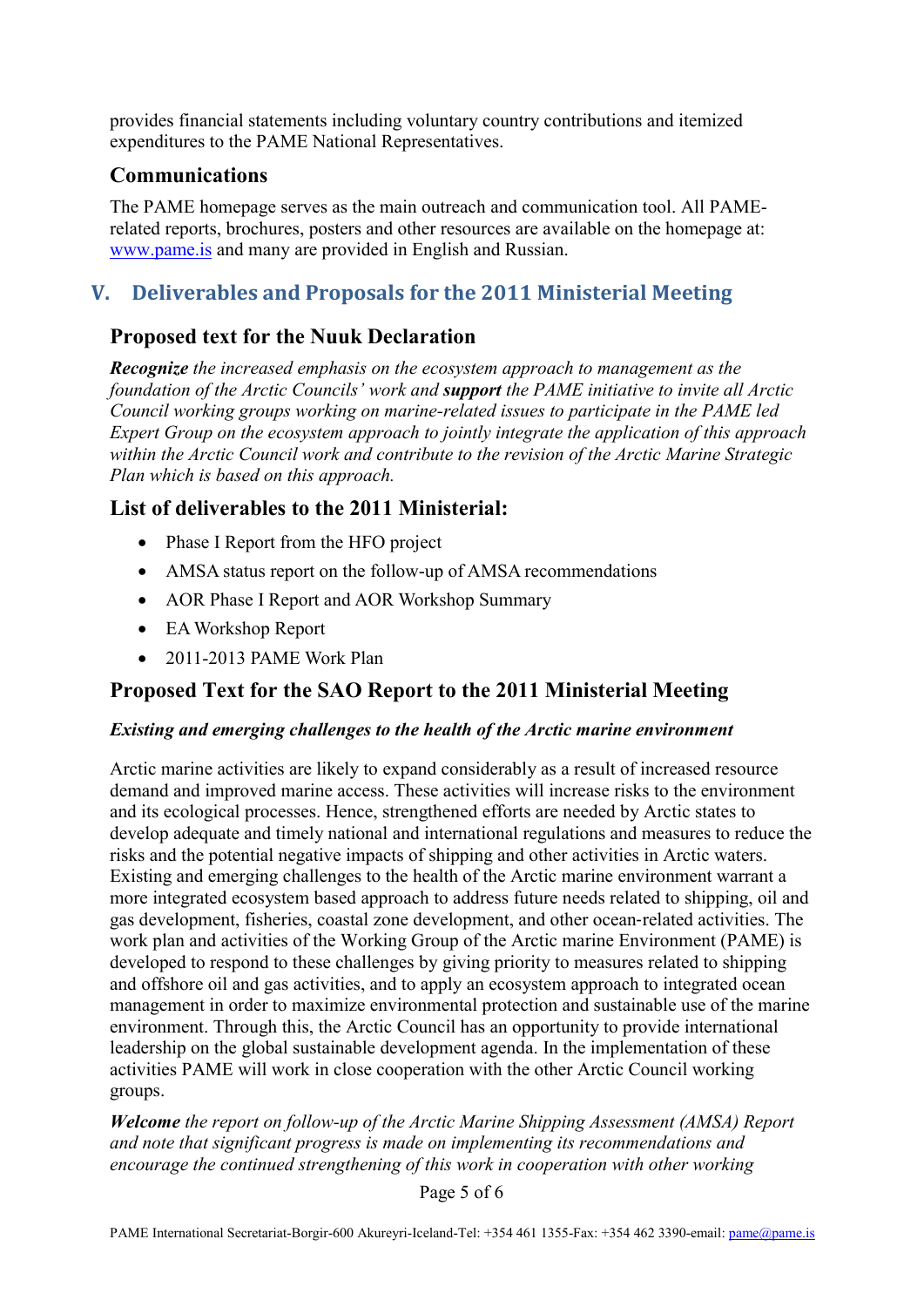*groups, including to consider the need for policies and measures to reduce the risk caused by the carriage and use of heavy fuel oil by ships in the Arctic and the need for internationally designated areas for the purpose of environmental protection in regions of the Arctic Ocean.* 

*Note that existing and emerging challenges to the health of the Arctic marine environment warrant a more integrated ecosystem based approach to ocean management to ensure the conservation and sustainable use of the marine environment related to shipping, oil and gas development, fisheries, coastal zone development, and other ocean-related activities and welcome the Phase I Report of the Arctic Ocean Review (AOR) project on existing global and regional measures that are relevant to the conservation and sustainable use of the Arctic Ocean and look forward to the delivery of the final report of the AOR project in 2013 in an effort to strengthen governance and demonstrate Arctic States' stewardship in the Arctic Ocean.* 

*Welcome* the progress made on the implementation of the "Ecosystem Approach to *Assessment and Management" project. Recognize the increased emphasis on the ecosystem approach to management as the foundation of the Arctic Councils' work and <i>support the PAME initiative to invite all Arctic Council working groups working on marine-related issues to participate in the PAME led Expert Group on the ecosystem approach to cooperatively integrate the application of this approach within the Arctic Council work and contribute to the revision of the Arctic Marine Strategic Plan (AMSP 2004) which is based on this approach.*